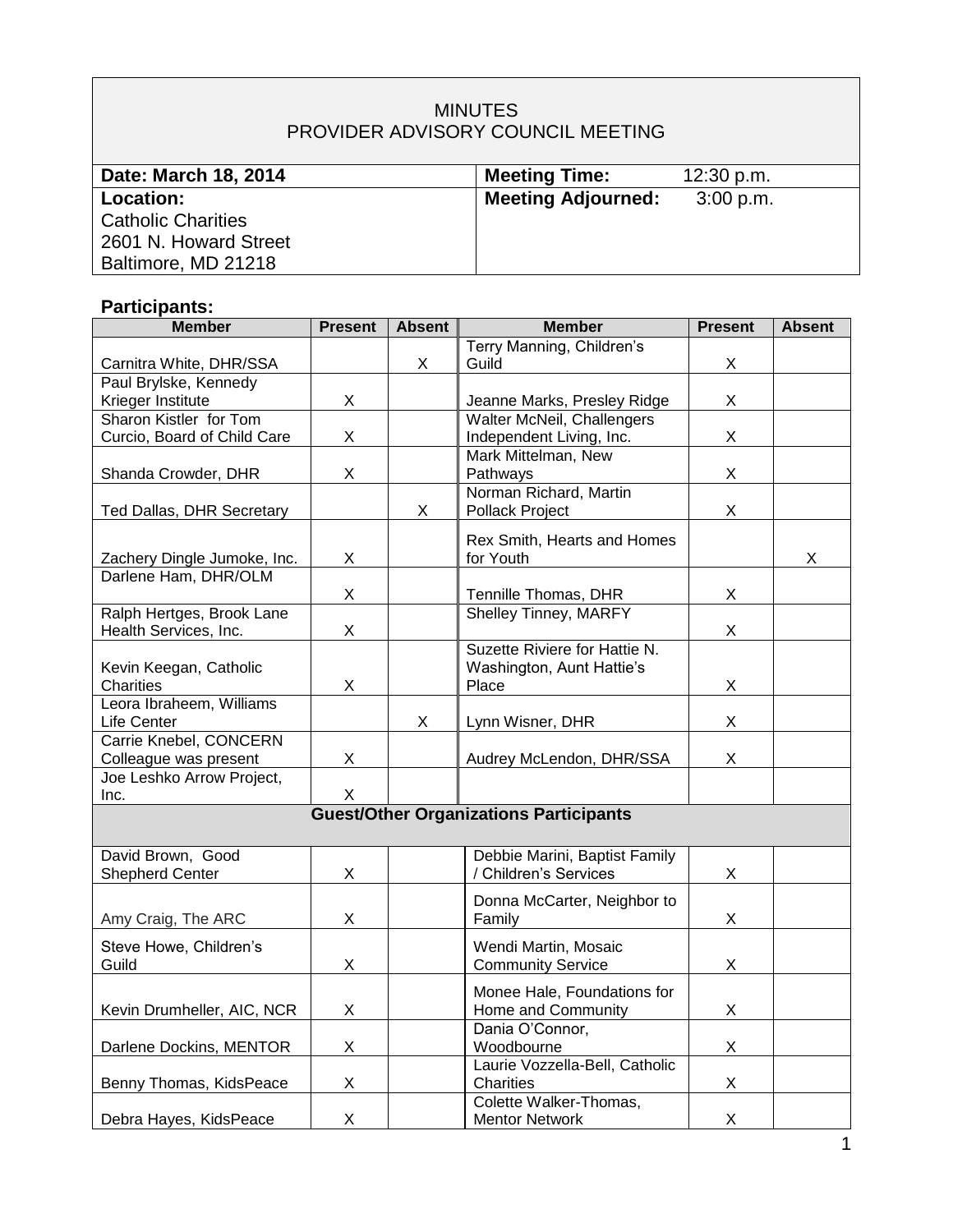Darlene Ham welcomed everyone to the meeting. The November 2013 minutes were approved and will be placed on the internet.

## **IV-E Waiver**

The process to submit the IV-E Waiver application was started during the summer of 2013. The application was submitted at the end of February 2014. The populations that were targeted in the waiver were the 0-8 year old children and the 14-18 year old youth. The application emphasized that Maryland would continue to strive to reduce the number of children in care, reduce re-entry into care and give support to adoptive families. Maryland would build on the services already in place, utilizing evidence based practices. Casey Family Programs offered technical assistance with the application. To view the application, please visit:

### [www.dhr.state.md.us/MD-IV-E-Waiver-Application.php](http://www.dhr.state.md.us/MD-IV-E-Waiver-Application.php)

### **Rate Setting Update**

The Rate Setting Reform Group just formed. Providers are involved on the larger committee. The work will be broken down into smaller workgroups, Model Development, Methodology, Rate Structure, Regulatory, Implementation Planning, and Implementation. The smaller workgroups are open to providers for membership. Information will be posted regularly to the Governor's Office for Children's website.

The new rate structure will be a cost neutral process. Casey Family Programs is assisting with technical assistance and connections to other states reviewing their own rate structures.

The Timeline for the work is aggressive to provide enough time for a "shadow year" with the new rate structure. The next Rate Setting Reform Group Meeting is April 7, from 2-4 pm.

# **Trauma Informed Surveys**

The Workgroup re-sent surveys to providers to increase the response rate to the survey. The group plans to send surveys to local departments of social services and community partners. The next meeting is April 21, 2014 at 10:00 AM at Innovations. The IV-E Waiver also included a component to address trauma. The group plans to have their work completed by October 21014.

# **Performance Report Brainstorming**

Discussion was opened for brainstorming regarding the performance based contracts. Questions that were not able to be answered will be address through a "Frequently Asked Questions" posted on DHR's website.

### **If OLM encounters an error at Line 1 on the report, is the rest of the report still reviewed?**

• Each error is now listed. OLM will notify agencies of all errors every month instead of looking at the first error.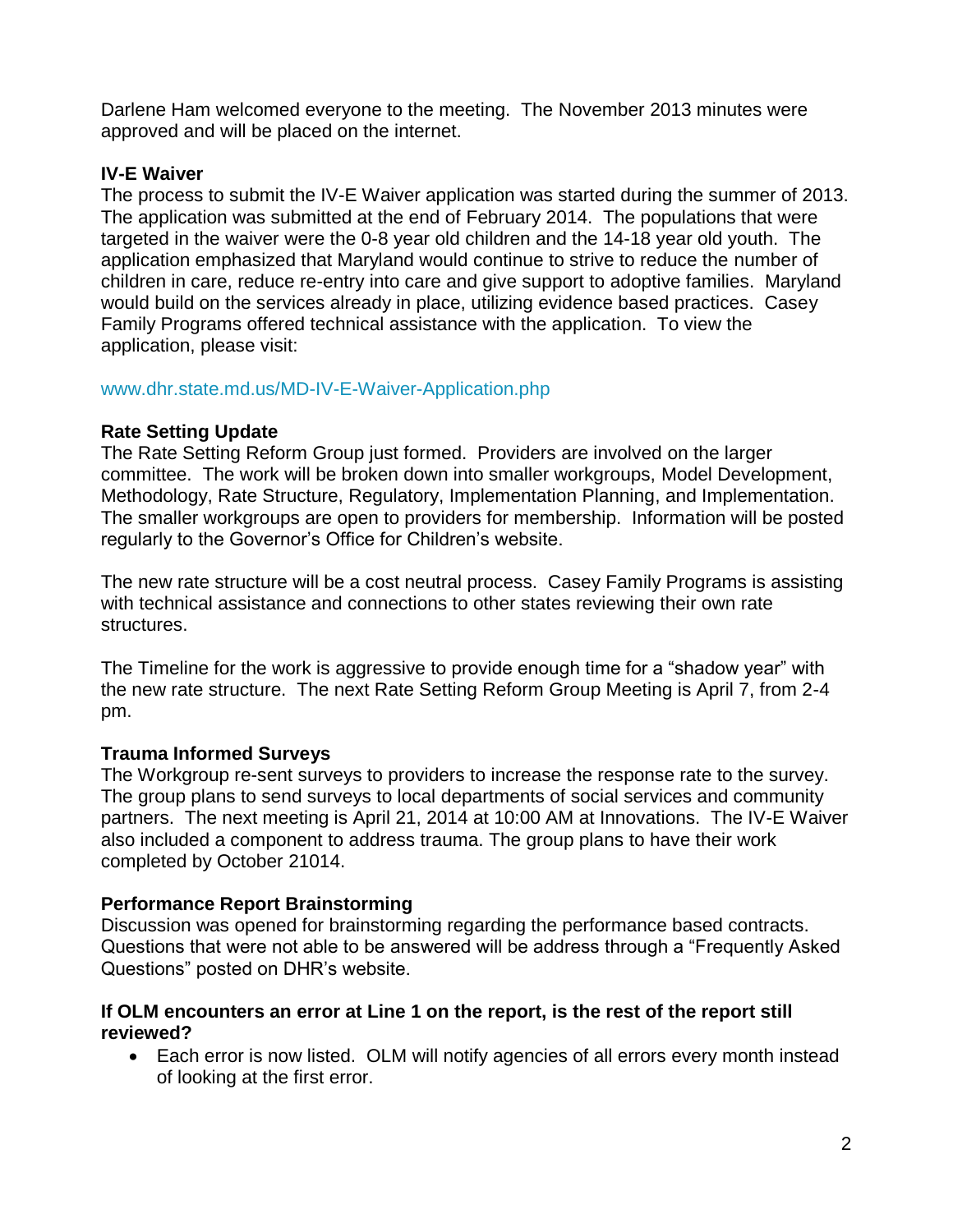- **•** Reports are to be submitted by the 10<sup>th</sup> of each month; if errors are found by the provider after the report submission, they may submit a corrected report within 5 days.
- OLM reviews the reports and if errors are found, the provider is notified; however no corrections may be made at that time.

## **Family**

If you are on suspension, you cannot get respite cases or other families, which creates financial strain

If 1 family is found with a deficiency on the report, the entire agency receives a score of zero.

### **How far back does the CANS score go?**

The CANS score pulls from the previous quarter. For example,

Quarter One (July - September), the score is pulled from April – June, Quarter Two (October – December), the score is pulled from July – September, etc.

Providers need to work with DHR/GOC to clean up the cases. When you talk to GOC, be specific on the cases. Contact Tennille Thomas, at [Tennille.thomas@maryland.gov](mailto:Tennille.thomas@maryland.gov) to inform her about the issues.

### **Is there a margin of error that gets accepted?**

No, safety issues for the child are paramount.

# **How many providers are not on Corrective Action Plans (CAPs)?**

About 7% of CPA providers are not on CAPs.

#### **What is fixable, what is a systemic issue? If punitive, how does that change relationship of families, providers, agencies?**

Providers are expending resources at all levels to be 100% compliance (clearances). Are there additional resources available?

Is there a way to demonstrate reasonable efforts? i.e., printed report not received

### **Goals set, are they attainable?**

Report cards coming, if information is not accurate (not used against providers because of errors or not reported), look at accuracy/responsiveness, if not accurate, need to look at systems, i.e., MBE, CAPS

100% compliant – can be destructive for providers. Performance Based Contracts – need more time to know what we can / cannot change to move to performance based contracts. Roll back consequences of not attaining the Performance Based Contracts. Analysis of resources, shift services people to administration

### **How to move beyond performance based contracts to incentives?**